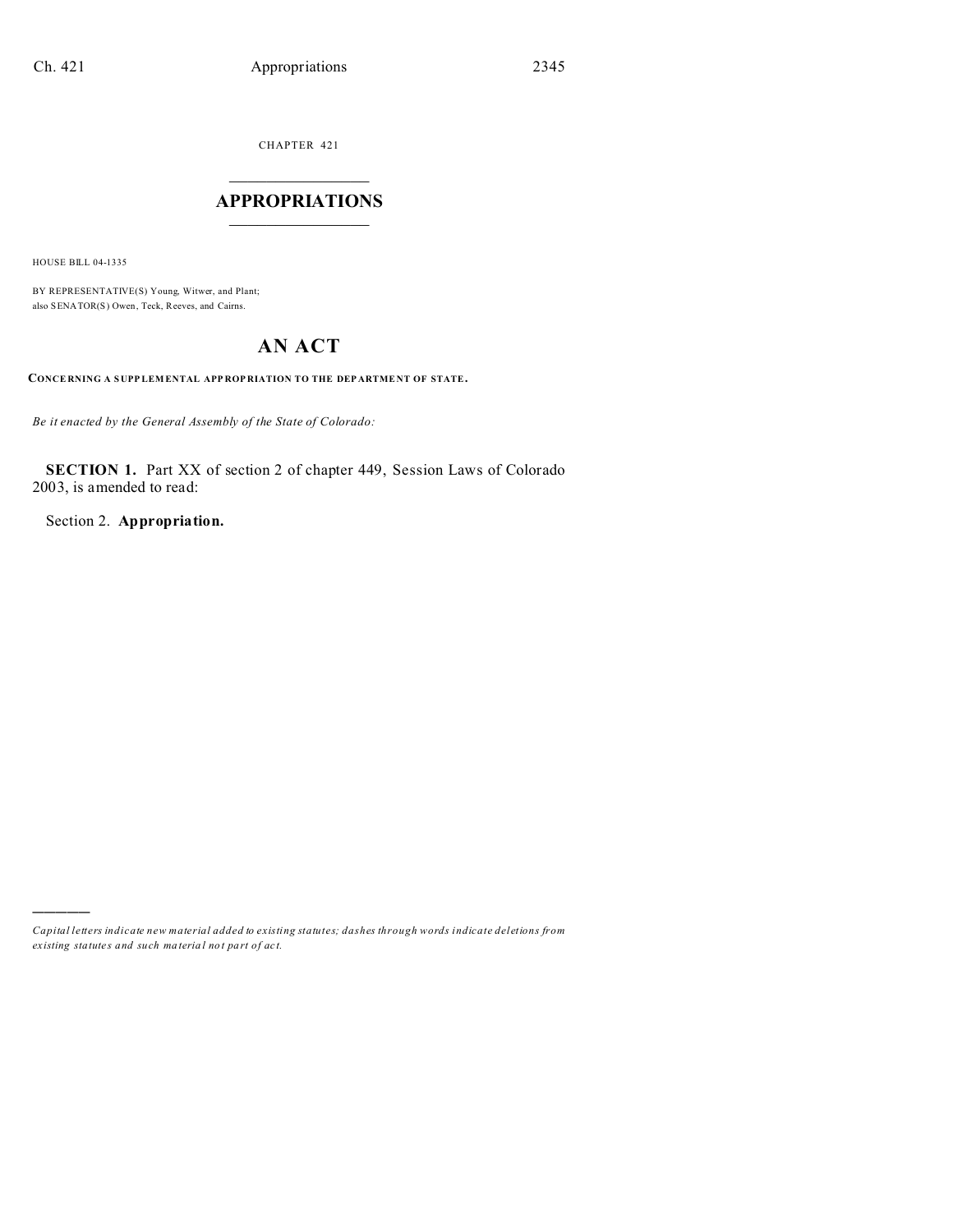## Ch. 421 Appropriations 2346

|          |       |             |               | APPROPRIATION FROM |               |              |
|----------|-------|-------------|---------------|--------------------|---------------|--------------|
| ITEM &   | TOTAL | GENERAL     | GENERAL       | CASH               | CASH          | FEDERAL      |
| SUBTOTAL |       | <b>FUND</b> | <b>FUND</b>   | <b>FUNDS</b>       | <b>FUNDS</b>  | <b>FUNDS</b> |
|          |       |             | <b>EXEMPT</b> |                    | <b>EXEMPT</b> |              |
|          |       |             |               |                    |               |              |

**PART XX**

**DEPARTMENT OF STATE**

### **(1) ADMINISTRATION<sup>184</sup>**

| Personal Services         | 3,917,565    |  |
|---------------------------|--------------|--|
|                           | $(84.6$ FTE) |  |
| Health, Life, and Dental  | 199,419      |  |
| Short-term Disability     | 7,818        |  |
| Salary Survey and Senior  |              |  |
| <b>Executive Service</b>  | 164,109      |  |
| Workers' Compensation     | 3,779        |  |
| Operating Expenses        | 582,829      |  |
| Legal Services for 1,700  |              |  |
| hours                     | 103,343      |  |
|                           | 356,807      |  |
| Administrative Law        |              |  |
| Judge Services            | 28,336       |  |
|                           | 55,908       |  |
| Purchase of Services from |              |  |
| Computer Center           | 18,013       |  |
|                           | 21,058       |  |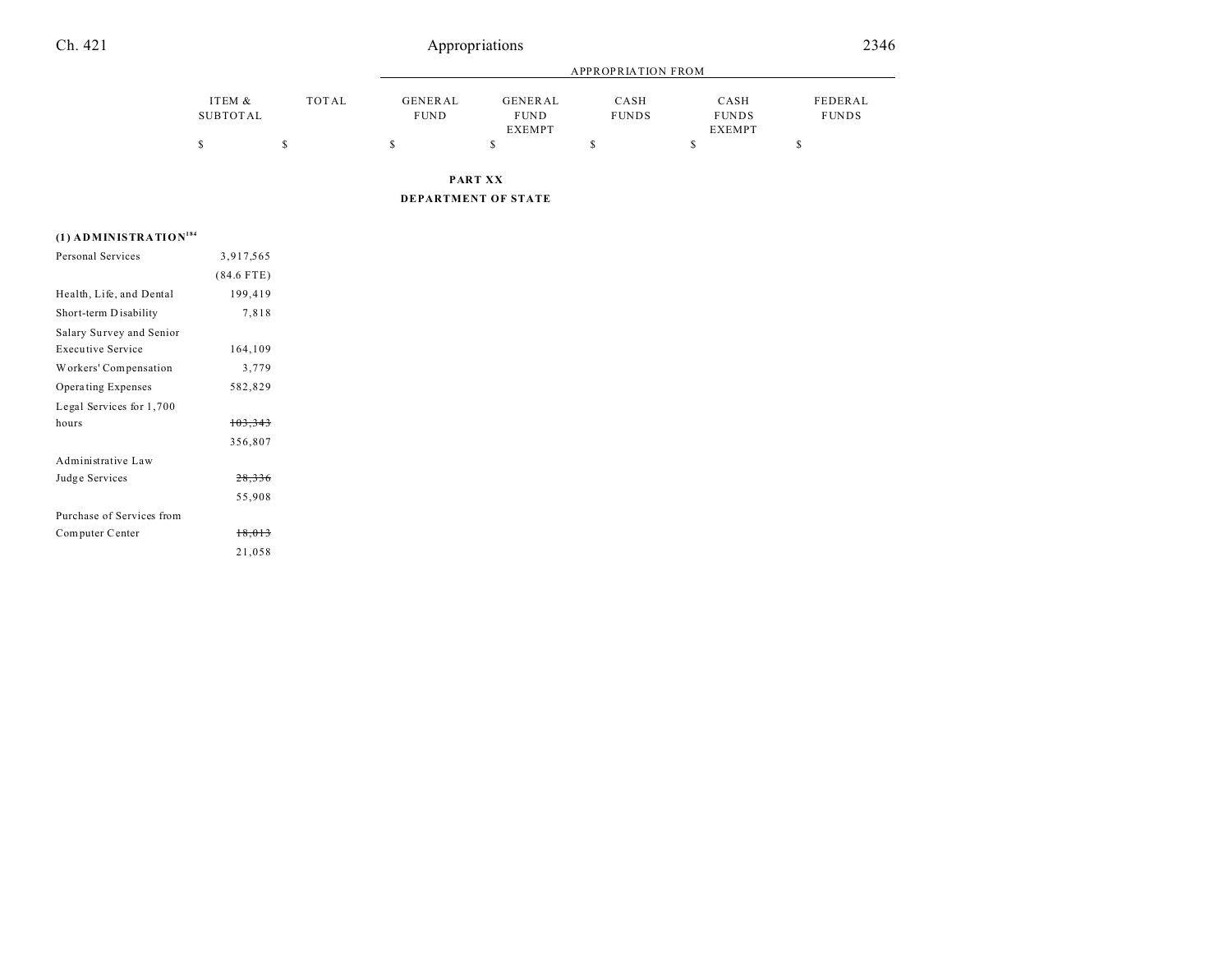| Multiuse Network                |         |           |                          |             |
|---------------------------------|---------|-----------|--------------------------|-------------|
| Payments                        | 92,476  |           |                          |             |
|                                 | 71,658  |           |                          |             |
| Payment to Risk                 |         |           |                          |             |
| Management and                  |         |           |                          |             |
| Property Funds                  | 16,653  |           |                          |             |
|                                 | 15,566  |           |                          |             |
| Vehicle Lease Payments          | 4,958   |           |                          |             |
| Leased Space                    | 736,181 |           |                          |             |
| <b>Indirect Cost Assessment</b> | 150,049 |           |                          |             |
| Discretionary Fund              | 5,000   |           |                          |             |
|                                 |         | 6,030,528 | $6,030,528$ <sup>*</sup> |             |
|                                 |         | 6,292,704 | $6,125,240^{\circ}$      | $167,464^b$ |

<sup>a</sup> Of this amount, \$5,155,385 \$5,250,097 shall be from the Department of State Cash Fund created pursuant to Section 24-21-104 (3)(b), C.R.S., \$607,964 shall be from the Central Information System Cash Fund created pursuant to Section 4-9.3-105 (3.4), C.R.S., \$267,179 shall be from the Notary Administration Cash Fund created pursuant to

Section 12-55-102.5 (1), C.R.S.

b OF THIS AMOUNT,\$70,000 SHALL BE FROM THE ATTORNEY FEES AND COSTS ACCOUNT CREATED PURSUANT TO SECTION 24-31-108 (2), C.R.S., AND \$97,464(T) SHALL BE FROM THE LITIGATION MANAGEMENT FUND WITHIN THE DEPARTMENT OF LAW.

#### **(2) SPECIAL PU RPO SE**

| Local Election                  |         |
|---------------------------------|---------|
| Reimbursement                   | 876,270 |
| <b>Electronic Filing Grants</b> |         |
| to Counties                     | 617.232 |
| Initiative and Referendum       | 50,000  |

Ch. 421 Appropriations 2347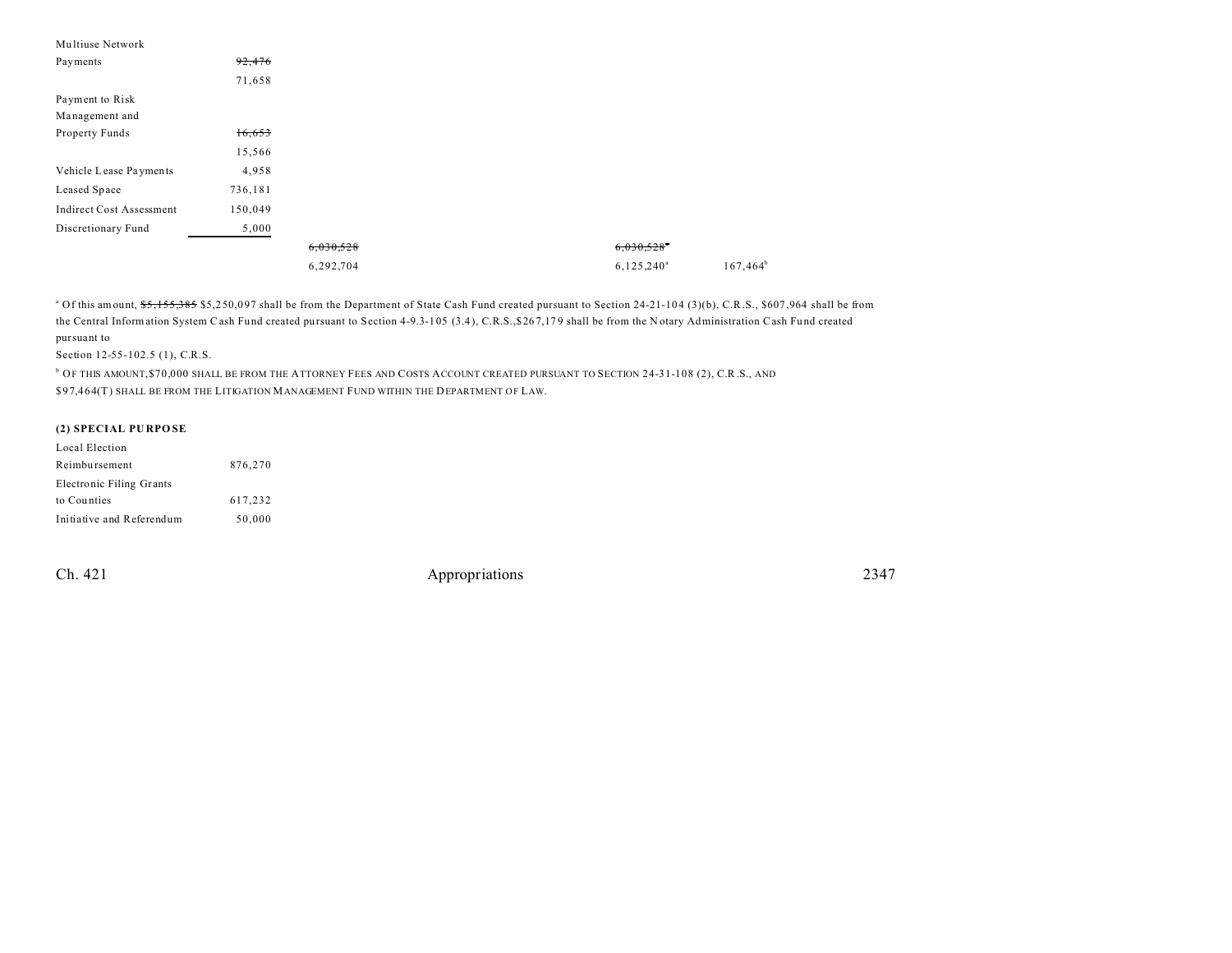| Ch. 421                              | Appropriations     |              |                               |                                                |                           | 2348                                  |                         |  |
|--------------------------------------|--------------------|--------------|-------------------------------|------------------------------------------------|---------------------------|---------------------------------------|-------------------------|--|
|                                      |                    |              |                               |                                                | <b>APPROPRIATION FROM</b> |                                       |                         |  |
|                                      | ITEM &<br>SUBTOTAL | <b>TOTAL</b> | <b>GENERAL</b><br><b>FUND</b> | <b>GENERAL</b><br><b>FUND</b><br><b>EXEMPT</b> | CASH<br><b>FUNDS</b>      | CASH<br><b>FUNDS</b><br><b>EXEMPT</b> | FEDERAL<br><b>FUNDS</b> |  |
|                                      | S                  | S            | \$                            | D.                                             | \$                        | S                                     | \$                      |  |
| Master List Distribution<br>Contract | 80,000             | 1,623,502    |                               |                                                | $1,623,502^{\mathrm{a}}$  |                                       |                         |  |

<sup>a</sup> Of this amount, \$926,270 shall be from the Department of State Cash Fund created pursuant to Section 24-21-104 (3)(b), C.R.S., \$617,232 shall be from the Clerk and Recorder Electronic Filing Technology Fund created pursuant to Section 30-10-422 (1), C.R.S., and \$80,000 shall be from the Central Information System Cash Fund created pursuant to Section 4-9.3-105 (3.4), C.R.S.

#### **(3) INFORMATION TECHNO LOGY SERVICES**

| Personal Services             | 2,853,878    |           |                        |
|-------------------------------|--------------|-----------|------------------------|
|                               | $(23.0$ FTE) |           |                        |
| Operating Expenses            | 540,576      |           |                        |
|                               |              |           |                        |
| Hardware/Software             |              |           |                        |
| Maintenance                   | 922,232      |           |                        |
| <b>Information Technology</b> |              |           |                        |
| Asset Management              | 330,823      |           |                        |
|                               |              | 4,647,509 | 4,647,509 <sup>a</sup> |

<sup>a</sup> Of this amount, \$3,610,603 shall be from the Department of State Cash Fund created pursuant to Section 24-21-104 (3)(b), C.R.S., \$888,777 shall be from the Central Information System Cash Fund created pursuant to Section 4-9.3-105 (3 .4), C.R.S., and \$14 8,12 9 shall be from the Notary Administration Cash Fu nd created to Section 12-55-102.5 (1), C.R.S.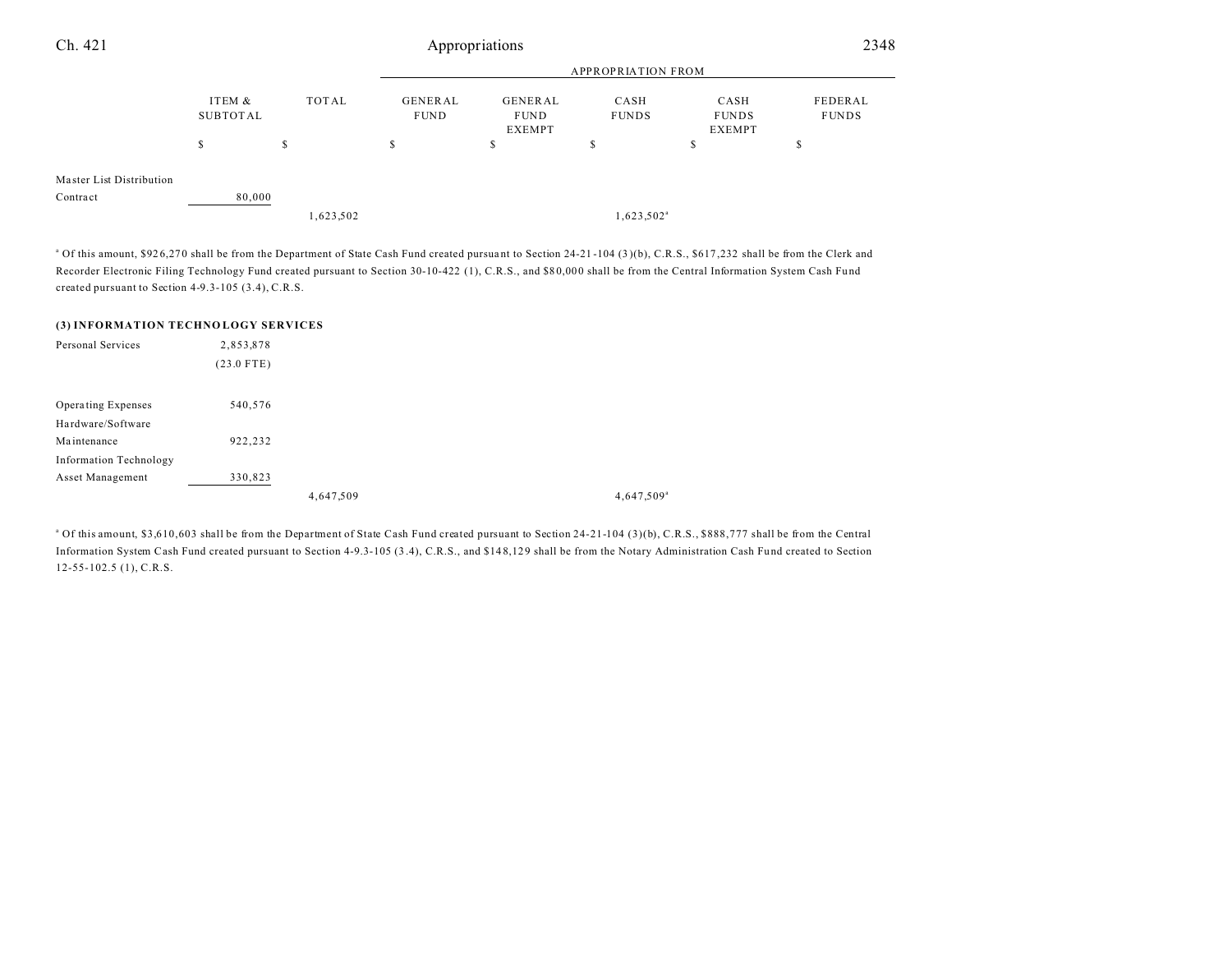| TOTALS PART XX        |              |              |                    |
|-----------------------|--------------|--------------|--------------------|
| $(STATE)^{2, 3, 185}$ | \$12,301,539 | \$12,301,539 |                    |
|                       | \$12,563,715 | \$12,396.251 | $$167,464^{\circ}$ |

 $^{\circ}$ OF THIS AMOUNT \$97,464 CONTAINS A (T) NOTATION.

**FOOTNOTES** -- The following statements are referenced to the numbered footnotes throughout section 2.

2 (Governor lined through this provision. See L. 20 03 , p. 355 1.)

- 3 All Departments, Totals -- The General Assembly requ ests that copies of all reports requested in other footnotes contained in this act be delivered to the Joint Budget Committee and the majority and minority leadership in each house of the General Assembly. Each principal department of the state shall produce its rules in an electronic format that is suitable for public access through electronic means. Such rules in such format shall be submitted to the Office of Legislative Legal Services for publishing on the Internet. It is the intent of the General Assembly that this be done within existing resou rces.
- 184 Department of State, Administration, Elections Division -- The Department of State is requested to provide to the Joint Budget Committee by Au gust 1, 20 03 , a copy of its plan to comply with the provisions of the Help America Vote Act of 200 2. This plan should also include the Department's projected need for matching dollars and related FTE in future fiscal cycles and whether those moneys will be wholly provided by the State or partially obtained from local municipalities. If federal funding has not been approved by August 1, 2003, the Department should also provide details regarding the amount of money that has been spent to meet federal deadlines and the present status of federal funding.
- 185 Department of State, Totals -- The Department of State is requested to provide to the Joint Budget Committee by September 1, 2003, an analysis of its information systems programs that demonstrates savings related to FTE and other related expenses from Janu ary 1, 19 99, through the present. This analysis should inclu de applicable sections within Administra tion, Specia l Purpose, and Information Technology Services.

**SECTION 2.** Part XX (1) and the affected totals of section 2 of chapter 399, Session Laws of Colorado 2002, as amended by

Ch. 421 Appropriations 2349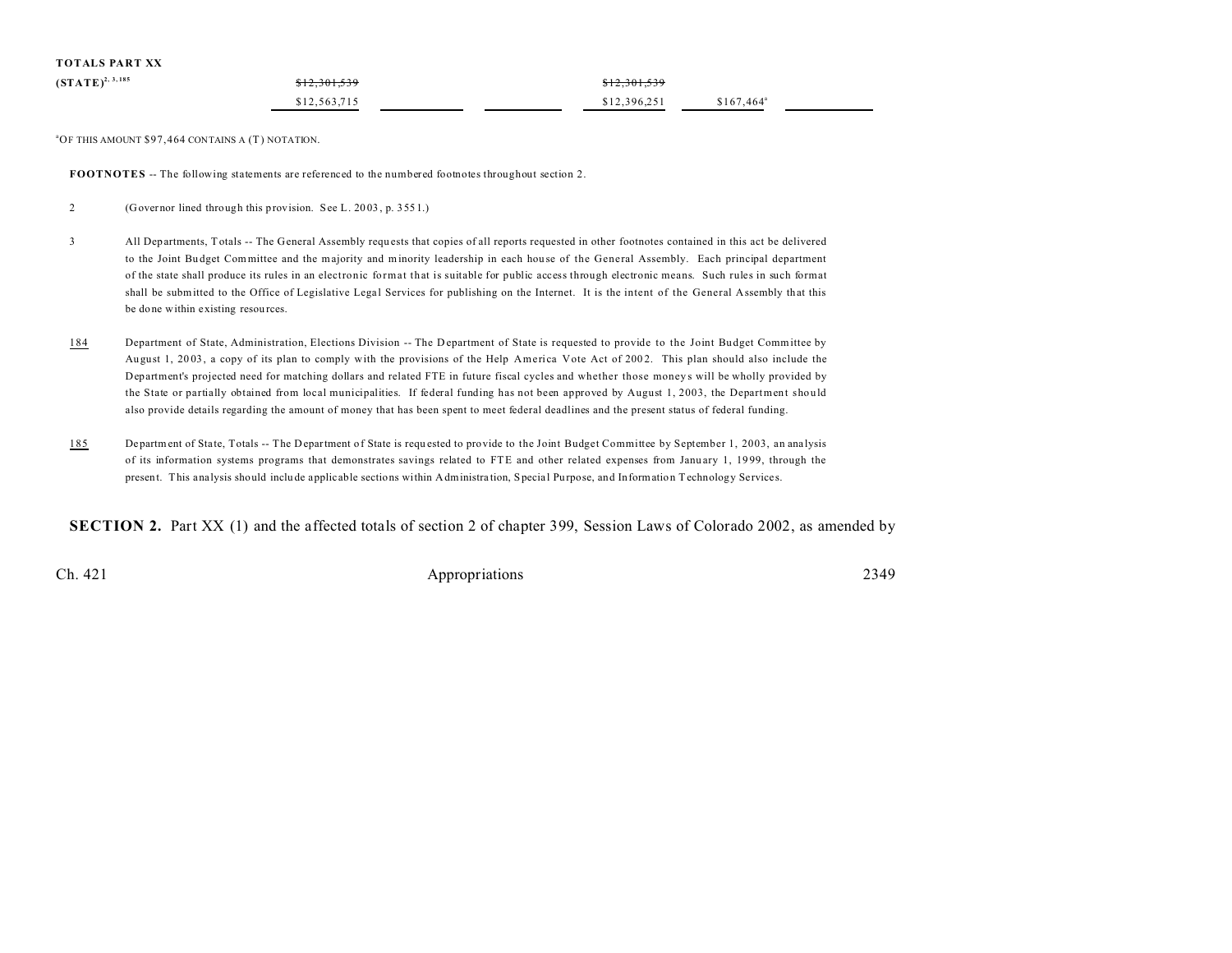### Ch. 421 Appropriations

|          |       | APPROPRIATION FROM |               |              |               |              |
|----------|-------|--------------------|---------------|--------------|---------------|--------------|
| ITEM &   | TOTAL | <b>GENERAL</b>     | GENERAL       | CASH         | CASH          | FEDERAL      |
| SUBTOTAL |       | <b>FUND</b>        | <b>FUND</b>   | <b>FUNDS</b> | <b>FUNDS</b>  | <b>FUNDS</b> |
|          |       |                    | <b>EXEMPT</b> |              | <b>EXEMPT</b> |              |
|          |       |                    |               |              |               |              |

section 1 of chapter 446, Session Laws of Colorado 2003, are amended to read:

### Section 2. **Appropriation.**

**PART XX DEPARTMENT OF STATE**

#### **(1) ADMINISTRATION**

| Personal Services        | 3,017,858    |  |
|--------------------------|--------------|--|
|                          | $(68.9$ FTE) |  |
| Health, Life, and Dental | 183,373      |  |
| Short-term Disability    | 4,915        |  |
| Salary Survey            | 211,100      |  |
| Performance-based Pay    |              |  |
| Awards                   | 48,687       |  |
| Workers' Compensation    | 4,392        |  |
| Operating Expenses       | 438,415      |  |
| Legal Services for 2,070 |              |  |
| hours                    | 123,786      |  |
|                          | 176,786      |  |
| Administrative Law       |              |  |
| Judge Services           | 28,223       |  |